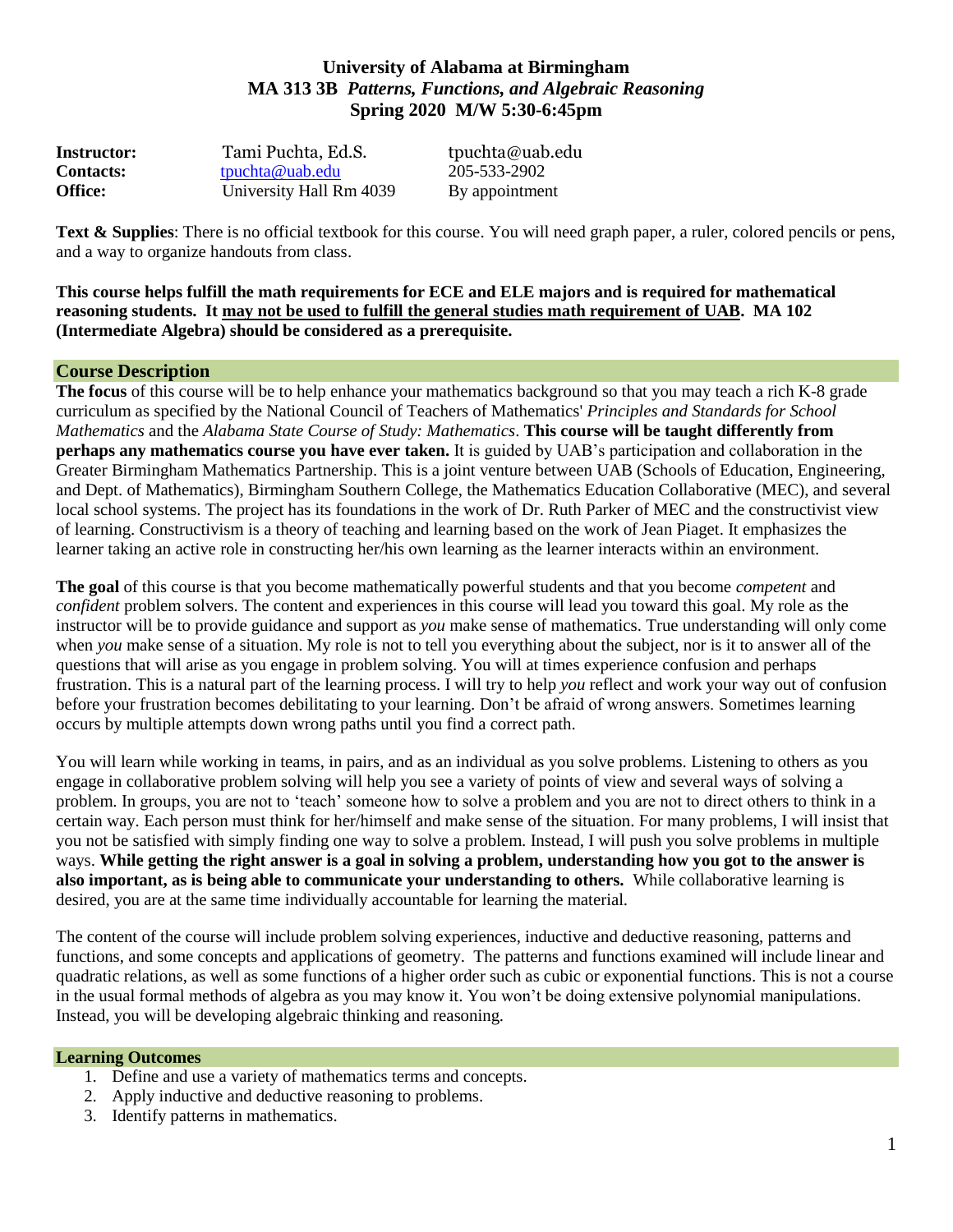- 4. Solve problems involving patterns that form linear and quadratic functions.
- 5. Apply problem solving strategies such as guess and check, working backwards, solve a simpler problem, etc. to a variety of problems.
- 6. Identify properties of geometric figures and apply these in problems.
- 7. Demonstrate knowledge of concepts of number and number relationships, number systems, number theory, estimation, and computation in the context of problem solving.
- 8. Communicate mathematical ideas orally and in writing including making mathematically convincing arguments.
- 9. Demonstrate a positive disposition toward persistence and reflection in doing mathematics.
- 10. Solve a variety of math problems related to concepts taught in grades K-8.

#### **Course requirements**

- **1. Attendance and active participation in all sessions. Two or more unexcused absences will lower your final grade. Because active group participation is an essential component of this course**, **missing 25% of classes or more with unexcused absences will result in a grade of F for this course.**
- 2. You may collaborate on solving the homework problems (Menus 1 and 2). However, it is imperative that you are able to solve problems on your own on the exam. A good guideline is that after you have solved a problem, you should feel confident that you are able to explain your solution to the class.
- 3. Complete individual menus of problems, group tasks, and homework problems. If you must miss class, it is expected that you will complete any missed group work or tasks from the missed class.
- 4. Complete article reviews and other readings. Full directions and expectations for these assignments are on Canvas.
- 5. Complete an in-class Midterm Performance Assessment near the middle of the semester and a Final Performance Assessment at the end of the semester.
- 6. Develop a Final Mathematics Portfolio. Full directions and expectations for this assignment will be available on Canvas.
- 7. Have a positive and productive disposition toward yourself, your classmates, and mathematics. Be respectful of fellow classmates and the instructor as you share ideas.

#### **Course Grades**

Students earn their grade in the course as determined in the table below. Points accumulated will be recorded in CANVAS. Important due dates will be listed in CANVAS calendar.

| <b>Assignments</b>                 | <b>Percent of</b><br><b>Final Grade</b> | <b>Percent</b><br><b>Earned</b> | Gra |
|------------------------------------|-----------------------------------------|---------------------------------|-----|
| Math Menus (2)                     | 24                                      | 90-100                          | A   |
| Participation/Attendance*          |                                         | 80-89                           | B   |
| <b>Article Reviews/ Discussion</b> | 10                                      | 70-79                           |     |
| Midterm                            | 24                                      | 65-69                           |     |
| <b>Mathematics Portfolio</b>       | 10                                      | 64 and below                    | F   |
| Final                              | 27                                      |                                 |     |

| <b>Percent</b> | Grade |  |
|----------------|-------|--|
| <b>Earned</b>  |       |  |
| 90-100         | А     |  |
| 80-89          | B     |  |
| 70-79          | C     |  |
| 65-69          | D     |  |
| 64 and below   | F     |  |
|                |       |  |

\* The participation score is intended to recognize those who put forth a maximum effort and demonstrate persistence in problem solving. The instructor will use her best professional judgment in awarding the 5% for this item based on a student's full participation in class activities, attempts at completion of challenging tasks, and may be influenced by a student's attempts or non-attempts at dessert items from the menu problems. **Five percent will be awarded to students who: have few or no absences (and make up the work for any absences), actively participate in all group and independent tasks, demonstrate persistence in pursuing challenging problems and tasks, show craftsmanship in solving problems and seek to extend their thinking on problems, stay on task without reminders during class activities, show the ability to work independently on tasks, demonstrate the ability to work with others on tasks without providing too much assistance, complete all required tasks on the menus and give good faith attempts at some of the desserts on the menus.** If in the judgment of the instructor a student fails to meet all of the above, the instructor will assign a score between 0 and 5% with appropriate credit given for partial successes in meeting course goals. The instructor's decision here is based on his/her professional experience and is the final judgment on this item.